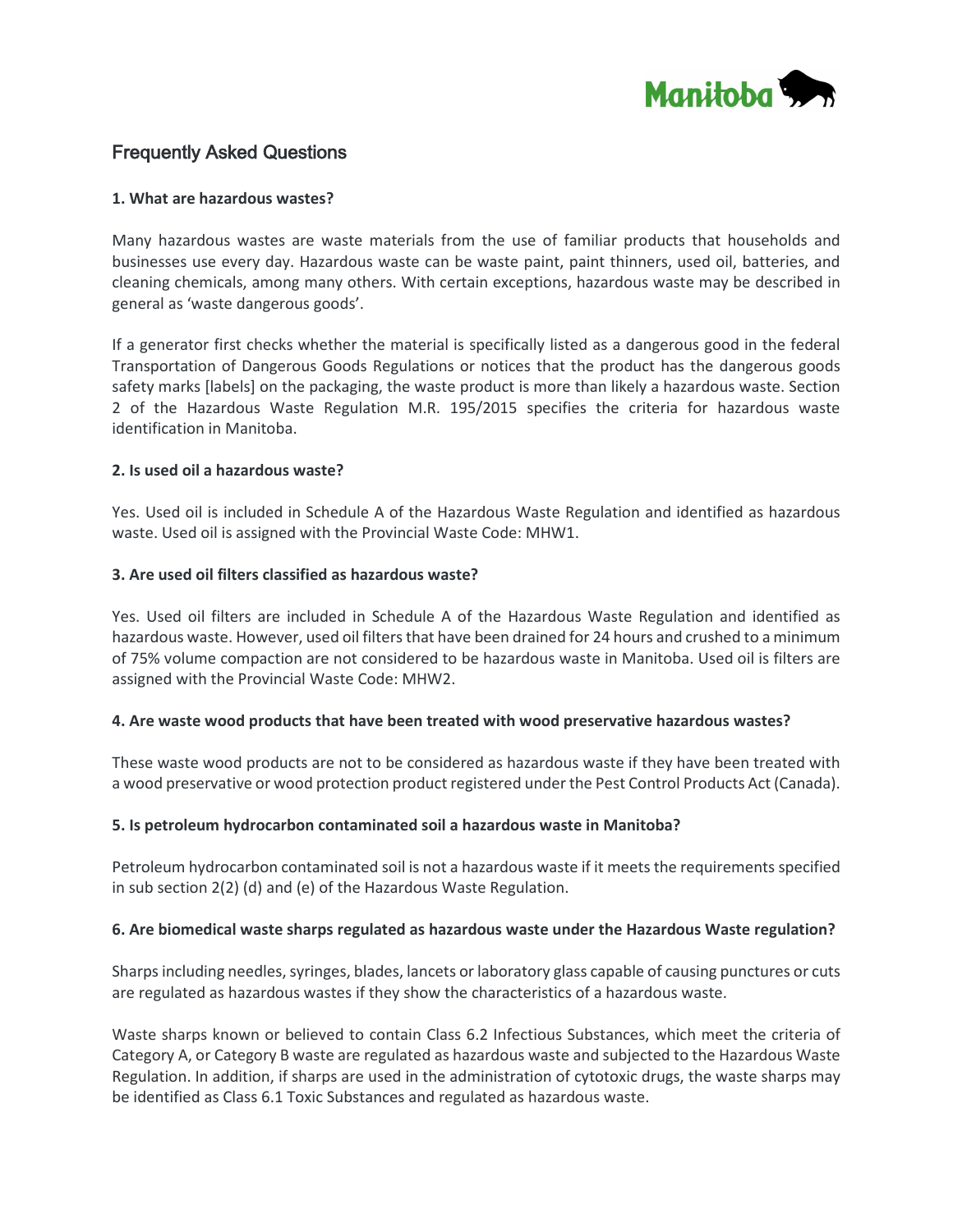

The generator is responsible for identifying the hazardous wastes. In the case of infectious substances, this decision can be made by the generator in consultation with medical doctor, veterinarian, pathologist, nurse, coroner or a laboratory technologist.

## **7. What do the letters "N.O.S." mean?**

N.O.S. means "Not Otherwise Specified". For example, even though gasoline is a flammable liquid, the shipping name "FLAMMABLE LIQUID, N.O.S." cannot be used because gasoline is otherwise specified.

### **8. At what point is a company required to register as a hazardous waste generator?**

In accordance with the Hazardous Waste Regulation, a generator of hazardous waste must register and receive a registration number when:

- 1. the quantity of hazardous waste generated in a month is equal to or greater than the Registerable Quantity specified in the Schedule F of the Regulation; or
- 2. hazardous waste in quantities greater than 5 L or 5 kg (or 500 g of PCB mixture) is to be removed from the premises where it was generated; or
- 3. hazardous waste in quantities equal to or greater than the amount specified in Schedule G of the Regulation is to be removed from the premises where it was generated; or
- 4. store or provide storage facilities for hazardous waste generated by another person.

The prescribed quantity of a hazardous waste that must be registered is usually called the registerable quantity. This quantity varies according to the hazard of the waste. Registration quantities are listed in Schedule F – Amount of Hazardous Waste Requiring Registration of the Hazardous Waste Regulation.

### **9. How do I apply for a Manitoba generator number (MBG no.) for hazardous waste?**

You must register as a hazardous waste generator by submitting a completed Hazardous Waste Registration Form to Manitoba Environment, Climate and Parks. An online e-form can be found on the [Hazardous Waste Program website.](https://uat.manitoba.ca/sd/waste_management/hazardous_waste/wastegenerator.html) Once the registration is approved, a hazardous waste generator number (Provincial ID No.) will be issued to the generating company.

### **10. Is there an application fee to apply for a generator or carrier registration number?**

No.

## **11. Do I have to register for a one-time generation of hazardous waste?**

Yes, registration is required for a one-time generation of a regulated quantity of hazardous waste.

## **12. If our company moves to a new location, can we continue to use the registration number that was issued for our former location?**

No. Manitoba hazardous waste generator registration numbers are site specific, i.e., they are identified with your site location. Therefore, if you move your operation, you must submit a new registration form for your new location. At the same time, notify the department that you are no longer at your old location and ask that the generator ID number for your old location be inactivated.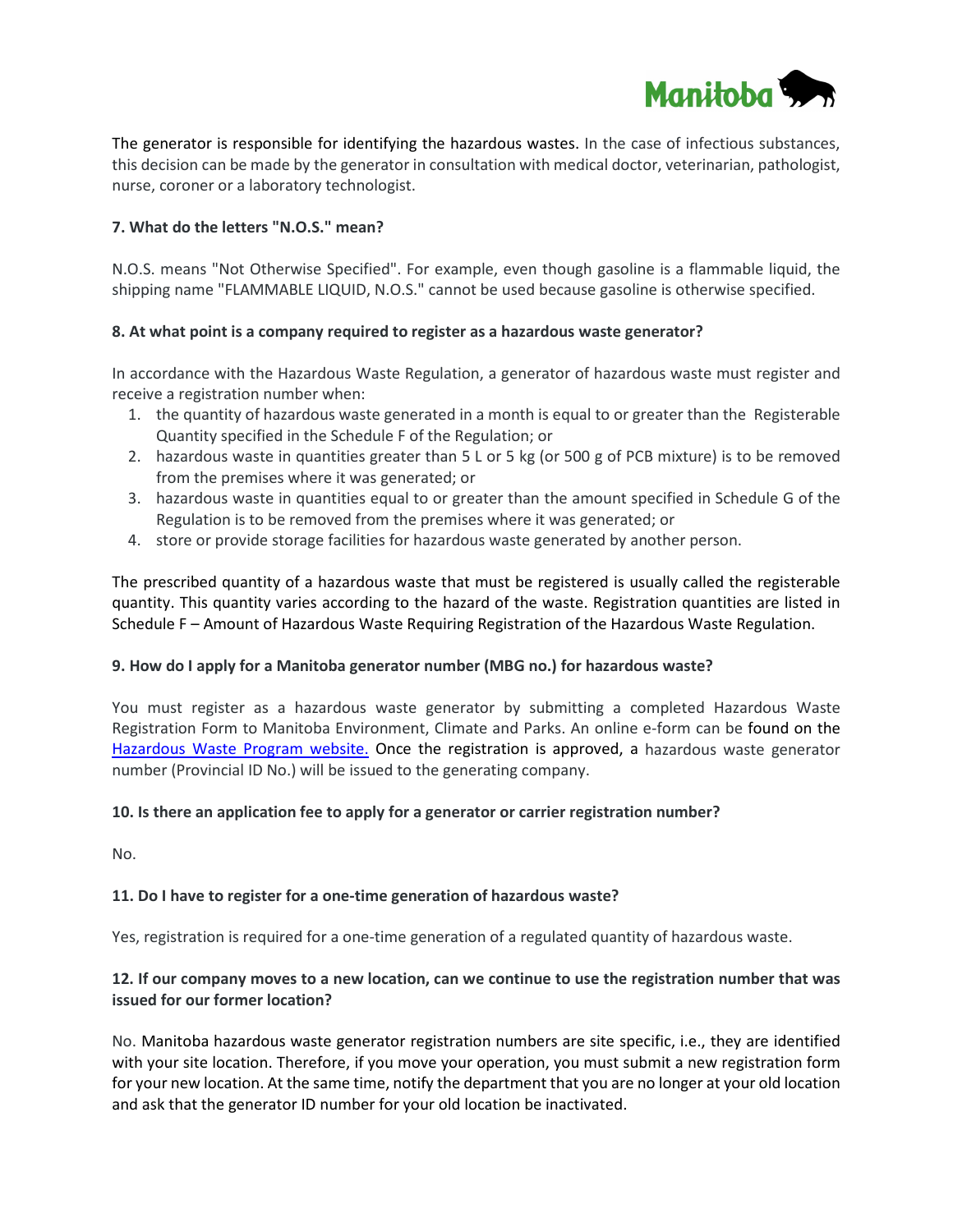

### **13. Can a company use the same generator number if it generates and ships hazardous waste from more than one location in Manitoba?**

No. As noted above, the generator numbers are site specific and so a separate generator number is required for each location; hence, a hazardous waste registration Form should be completed for each location.

### **14. Is there a requirement to renew the hazardous waste generator registration on a regular frequency such as annually?**

No. There is no such requirement. However, if there are changes to the information provided in the past, in accordance with sub sections 4(5) and 4(6) of the Hazardous Waste Regulation, the registrant must file an amended registration form. An online e-form found on the Hazardous Waste Program website can be used to amend the registration.

## **15. Who should I contact to find out if my company has a Manitoba hazardous waste generator registration number?**

You may review the "Generator Registration Quarterly Report" found on the Hazardous Waste Program [website](https://uat.manitoba.ca/sd/waste_management/hazardous_waste/index.html) or contact the Provincial Hazardous Waste Program at 204-945-7086 or respective regional offices of the [Environmental Compliance and Enforcement Branch.](https://uat.manitoba.ca/sd/about/environmental-stewardship/environmental-compliance-and-enforcement/contacts.html) Please provide both the company name and the site location.

## **16. Does Manitoba Environment, Climate and Parks issue generator numbers to out-of-province companies that send hazardous waste to facilities in Manitoba?**

No. Manitoba accepts out-of-province generator numbers for hazardous waste shipments to Manitoba. Out-of-province generators must obtain a generator number from the appropriate authority in their own Province/Territory.

### **17. Are hazardous waste storage requirements applicable to my operation?**

Hazardous waste generators must comply with Hazardous waste storage requirements. However, these requirements do not apply

- 1. to the operator of a licensed hazardous waste disposal facility;
- 2. to the storage of PCB waste; or
- 3. to the storage of petroleum or allied petroleum products under the Storage and Handling of Petroleum Products and Allied Petroleum Products Regulation, Manitoba Regulation 188/2001.

#### **18. What amount of hazardous waste is considered to be a regulated amount during transport?**

Regulated amount is 5kg of solid hazardous waste or 5L of liquid hazardous waste or liquid or solid hazardous waste that contains 500 g of PCB mixture. In addition, hazardous wastes listed in Schedule G of the Hazardous Waste Regulation in an applicable quantity set out in Column 2 of that schedule.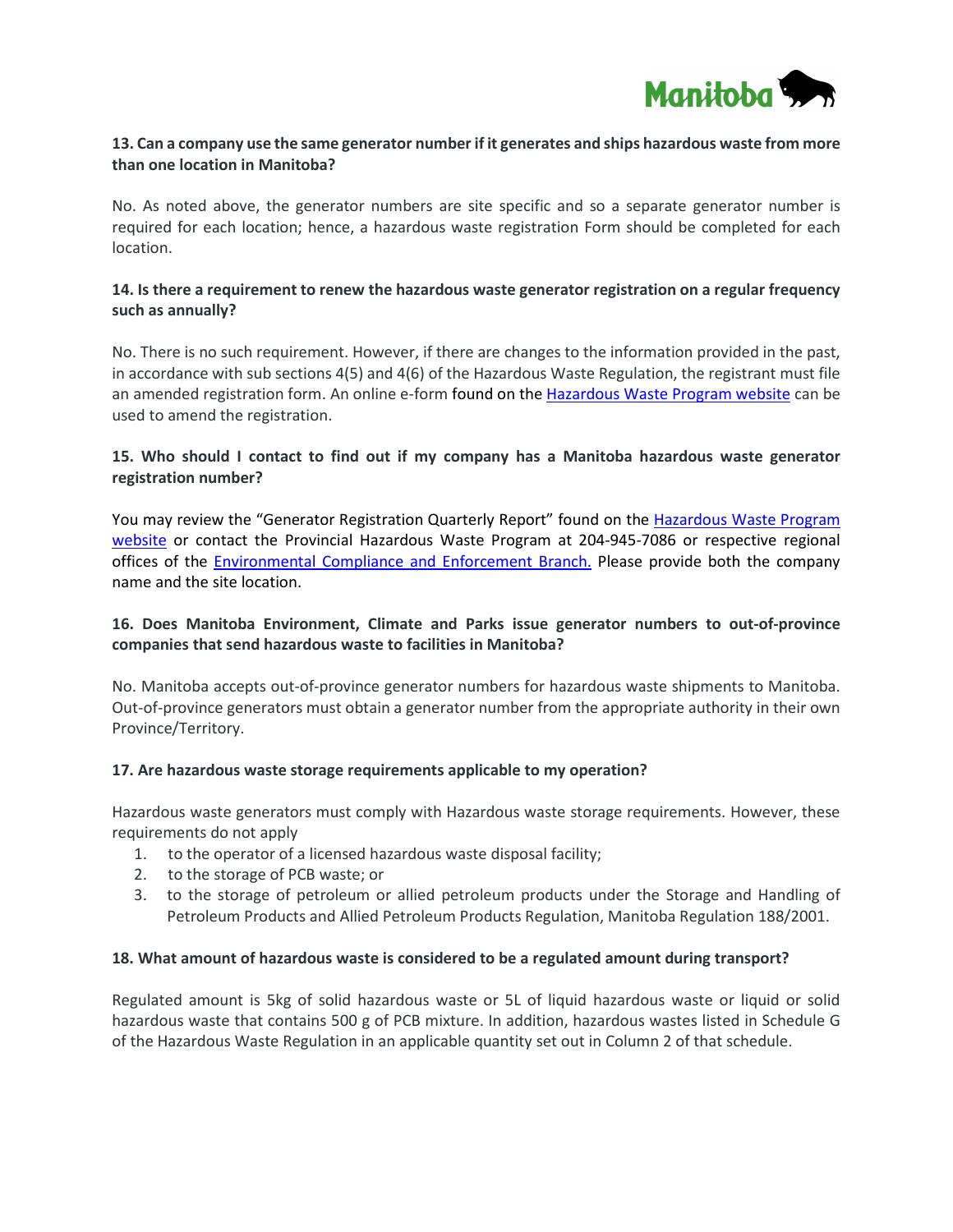

There are, however, certain exemptions from the hazardous waste requirements. For example, there is an exemption for the transportation of hazardous waste from the scene of an environmental accident provided that it is in compliance with the instructions of an environment officer or inspector.

### **19. How do I apply for a Manitoba carrier number (MBC no.) for hazardous waste?**

You must submit an Application for a Licence to Transport Hazardous Waste to Manitoba Environment, Climate and Parks in accordance with requirements in the Hazardous Waste Regulation. There is no fee for the hazardous waste transporter licence but specific supporting information and documents must accompany the application form. When the licence is issued, a Manitoba carrier number will be provided to the licencee.

### **20. Does Manitoba Environment, Climate and Parks issue hazardous waste carrier numbers to out-ofprovince companies that transport hazardous waste in Manitoba?**

The Dangerous Goods Handling and Transportation Act recognizes hazardous waste transporter licences issued by other provinces. Hence, a Manitoba carrier number is not required if an out-of-province carrier is only transporting hazardous waste through Manitoba between other jurisdictions; in that case the carrier number, that is issued by the province wherein the carrier is based, is accepted in Manitoba.

However, the recommended procedure is that an out-of-province carrier should apply for a Manitoba carrier number (i.e. submit to Manitoba Environment, Climate and Parks an application for a licence to transport hazardous waste) if the carrier intends to pick up hazardous waste from generators in Manitoba or transport hazardous waste to receivers in Manitoba.

#### **21. How do I apply for a Manitoba receiver number (MBR no.) for hazardous waste?**

Any collection facility that receives hazardous waste from off-site must be licensed or approved in accordance with The Dangerous Goods Handling and Transportation Act. The applicant must submit a completed Dangerous Goods Handling and Transportation Act Application Form, along with supporting information (with the exemption of certain facilities), to the Environmental Approvals Branch, Manitoba Environment, Climate and Parks. A receiver number is assigned to the facility when the licence is issued.

For further information on the Dangerous Goods Handling and Transportation Act Application process, please contact:

Environmental Approvals Branch Manitoba Environment, Climate and Parks 1007 Century Street Winnipeg, MB R3H 0W4 Phone: (204) 945-8321 Email[: EABDirector@gov.mb.ca](mailto:EABDirector@gov.mb.ca) [Environmental Approvals Branch, Environment, Climate and Parks](https://uat.manitoba.ca/sd/eal/registries/contact.html)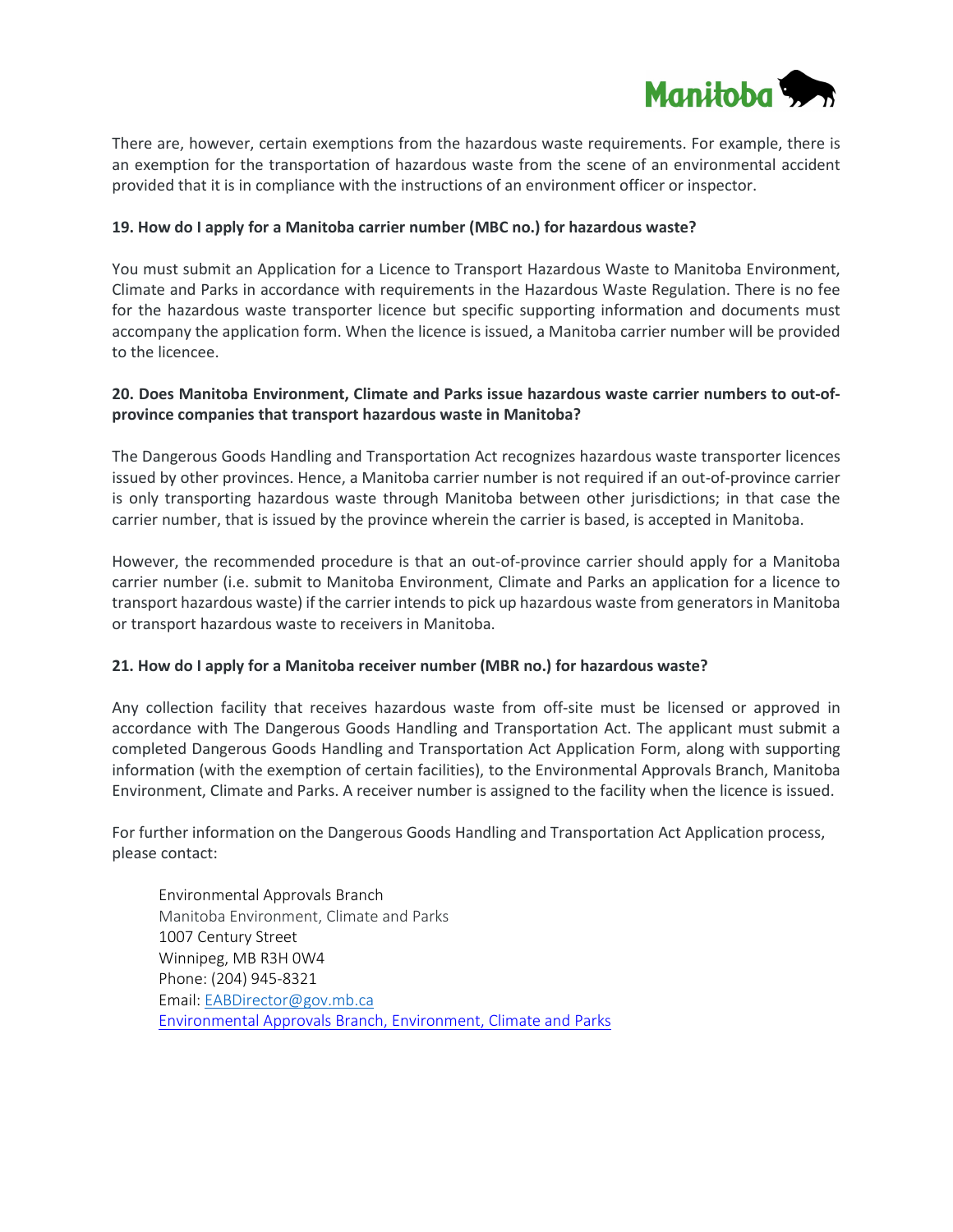

## **22. I am planning to set up and operate a used oil collection facility. Do I need to apply for a hazardous waste disposal facility licence under the The Dangerous Goods Handling and Transportation Act?**

A hazardous waste disposal facility licence is not required for a used oil collection facility if the total used oil storage capacity at the facility does not exceed the 5,000 litres. However, these exempted facilities are still required to comply with the applicable regulatory criteria specified in the hazardous waste regulation (specifically the sub sections 10.7 to 10.14 of the regulation).

## **23. I am planning to set up and operate a used oil burner (space heating) facility. Do I need to apply for a hazardous waste disposal facility licence under the The Dangerous Goods Handling and Transportation Act?**

A hazardous waste disposal facility licence is not required for a used oil burner or a combination of used oil burners, with a heating capacity that does not exceed 500,000 Btu/hr. However, these exempted facilities are still required to comply with the applicable regulatory criteria specified in the hazardous waste regulation (specifically the sub sections 10.2 to 10.5 of the regulation).

### **24. What is a hazardous waste movement document?**

The hazardous waste movement document, which is also known as the manifest, is a special shipping document for hazardous waste. Each movement document has a unique reference number and is comprised of six copies. This document is used for tracking the movement of hazardous waste from the generation site to the location where it is received for disposal. The generator, carrier and receiver of the waste are each required to complete specific parts of the document.

### **25. Where can I obtain the hazardous waste movement document?**

Hazardous waste movement document forms may be purchased from:

Geo Manitoba (Canada Map Sales) Manitoba Agriculture and Resource Development 1007 Century Street, Winnipeg MB R3H 0W4 Tel: (204) 945-6666 Toll free: 1-877-627-7226 Fax: 204-945-1365 Email[: mapsales@gov.mb.ca](mailto:mapsales@gov.mb.ca) <http://www.canadamapsales.com/en/index.html>

## **26. I am a registered hazardous waste generator. Do I need to send copy 1 of the movement document to the department when the hazardous waste was accepted by the carrier for shipment?**

No. You as a registered generator need not send copy 1 of the movement document to the Department. Instead, you will retain this copy for at least two years.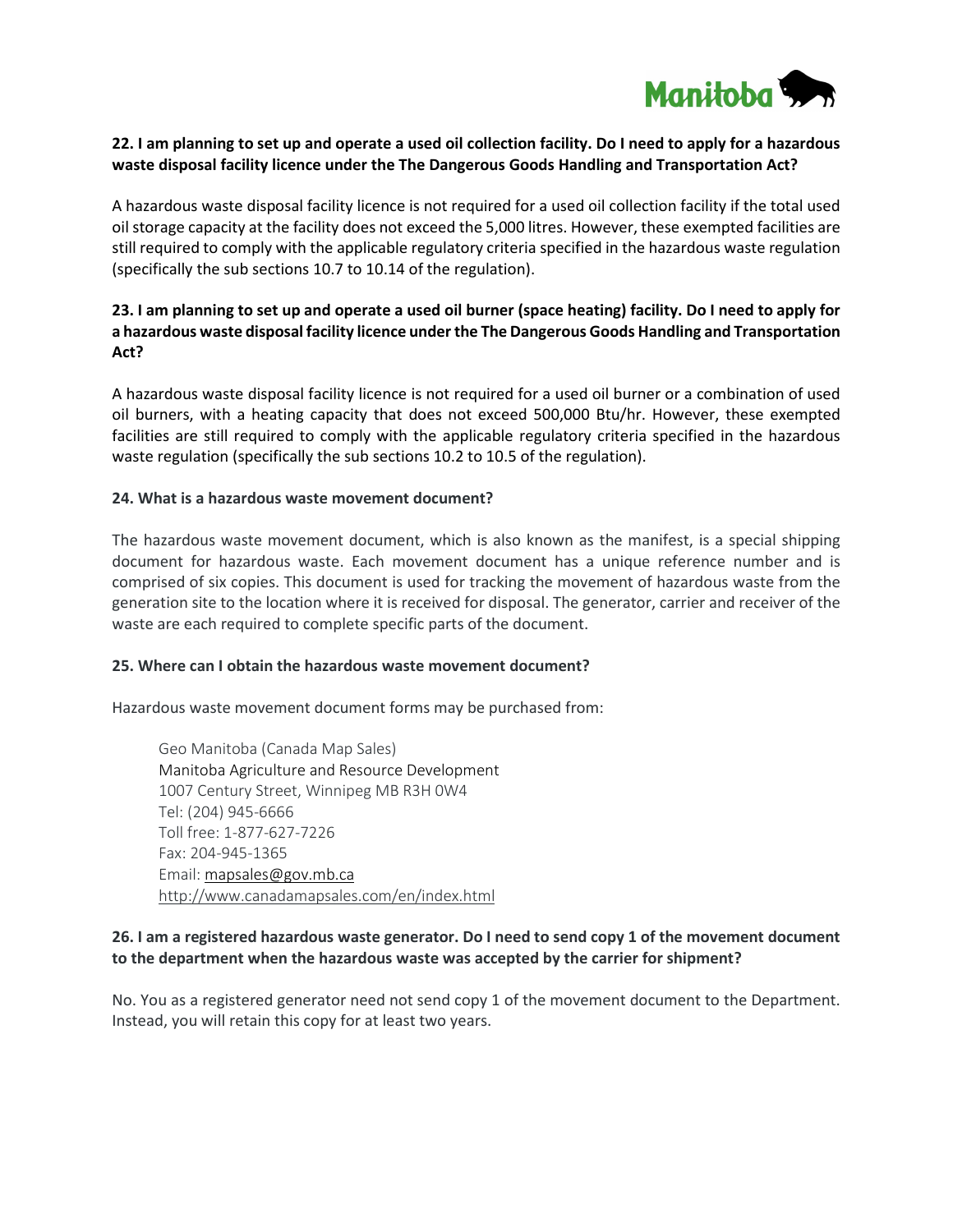

## **27. My company is a registered hazardous waste receiver (having a licence to operate a hazardous waste disposal facility). Do I need to send copy 3 of the movement document to the department when the hazardous waste was accepted from the carrier?**

No. You as a registered receiver need not send copy 3 of the movement document to the Department. Instead, you will retain this copy for at least two years.

**28. The Federal Cross-border Movement of Hazardous Waste and Hazardous Recyclable Material Regulations (SOR/2021-25) requires the consignors and consignees of hazardous wastes or hazardous recyclable materials to provide copies of the movement document to the authorities of the province where the shipping or receiving facility is, if those authorities ask for it. Does Manitoba Environment, Climate and Parks requires copies of movement document from the consignors and consignees?**

Manitoba Environment, Climate and Parks does not require the hazardous waste generators and receivers involved in the cross border movement of hazardous waste to submit copies of movement documents (Copy 1 and Copy 3) to the Department. As per the Hazardous Waste Regulation, M.R. 195/2015 the copies of the movement document will have to be retained by the consignors and consignees for at least two years.

#### **29. What is a Waste Multiple Pickup Record?**

A Waste Multiple Pickup Record is required when a carrier is transporting hazardous waste from more than one consignor and using the same Movement Document to record the hazardous waste received from all consignors. A carrier must use the approved Waste Multiple Pickup Record form to record information.

### **30. What is an Annual Hazardous Waste Receiver Reporting Form?**

A hazardous waste disposal facility that receives hazardous waste from offsite must submit to the director an annual hazardous waste receiver report respecting the hazardous waste received by the facility each year and the manner in which the waste was treated or disposed.

The annual report is submitted on a form or format approved or acceptable to the director. The Report is due to the director by March 31 of each year following the year being reported. Please use the report table from the "forms" section to provide the information or create your own table using this format to submit the report.

## **31. What if the waste I generate does not meet the hazardous waste criteria in Manitoba, but cannot be disposed of via the sewer for liquids or landfill for solids because the contaminant exceeds limits in other legislation such as a municipal by-law or exceeds the limits in the licence for a disposal facility or is restricted by other disposal requirements?**

This is a common occurrence as requirements become more stringent on waste disposal practices in order to protect municipal infrastructure and prevent contamination to sensitive environmental receptors, such as ground and surface waters. In this case, the only available option (even though the waste might not be regulated as a hazardous waste in terms of Manitoba's hazardous waste criteria) may be to arrange for the disposal of the waste by a hazardous waste management company that has an avenue for proper disposal.